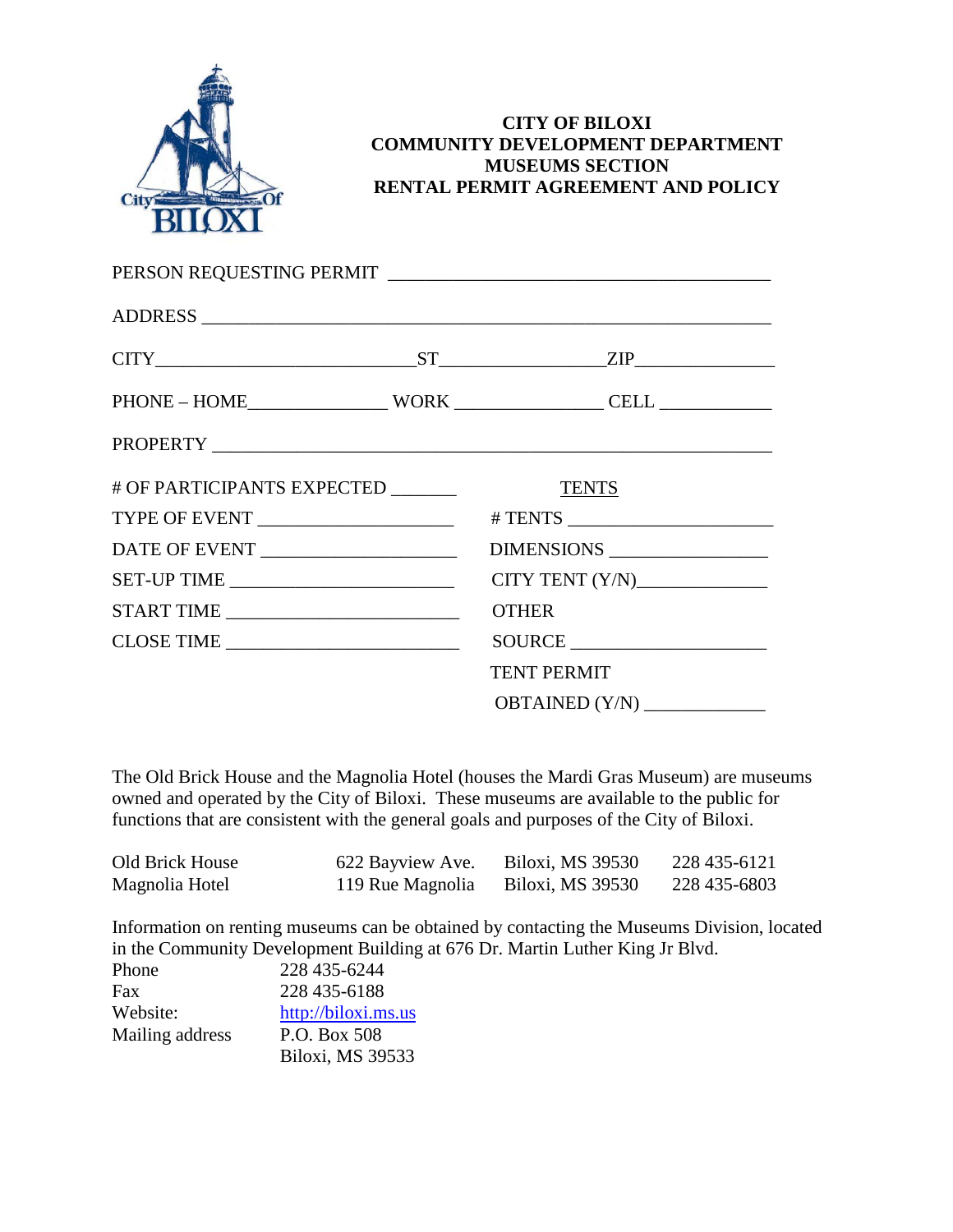#### **RENTAL OF MUSEUMS**

- 1. Requests to rent museums are considered in order of receipt.
- 2. Date will be confirmed with payment of deposit and confirmation of Police & Fire coverage.

#### **PERMIT HOLDER RESPONSIBILITIES**

- 1. The Permit Holder must be present during the function or designate a person in charge
- 2. Permits for groups composed of minors will only be issued to adults (parents, guardians or teachers) who accept responsibility for supervising them throughout the function.
- 3. Children attending functions must be accompanied by an adult. The Permit Holder is responsible for children at all times.
- 4. Permit Holder is solely responsible and answerable for all damages, and any all accidents or injuries to persons or property. If the museum is left in good condition with no damages the deposit will be refunded within eight to twelve weeks after the function. Any damages will be deducted from the deposit. If the damages exceed the deposit, the permit holder will be billed for additional expenses. In addition to creating a legal obligation to pay the additional expenses, failure to pay these damages will jeopardize the permit holder's ability to rent from the City of Biloxi in the future.

## **HOUSE MANAGER**

- 1. The museum will be supervised by a House Manager during the function. The House Manager has the authority to enforce the rental policy.
- 2. The House manager has the authority to close any function that, in the House Manager's opinion, will cause damage to the museum or endanger guests.
- 3. Control of lights, thermostats and other equipment and locking and unlocking doors is the responsibility of the House Manager.

## **HOURS**

- 1. The museums are open to the public from 10:00 a.m. until 4:00 p.m. Monday through Saturday.
- 2. No one is to arrive prior to the scheduled time arranged with the House Manager.
- 3. The function shall end at the time specified on the permit. All activities, including clean up shall conclude by 11:00 p.m. A penalty of \$50 will be assessed for each hour or part of hour for activities continuing past 11:00 p.m.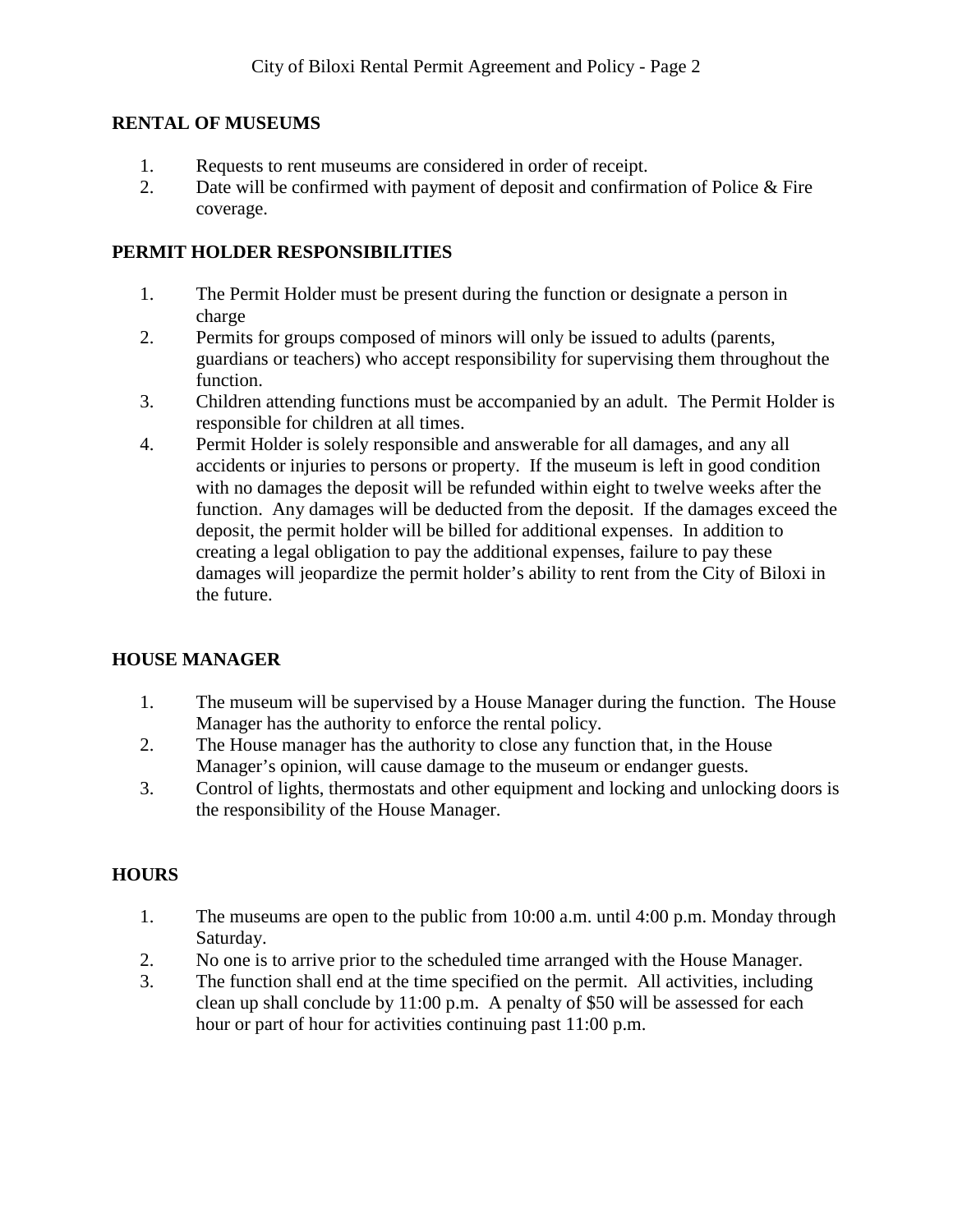## **CLEAN UP**

- 1. Museums and grounds must be left in the condition they were found. The House Manager will review clean up procedures with Permit Holder prior to function. The House manager will review clean up following function and apprise Permit Holder of any deficiencies that will result in the withholding of damage deposit.
- 2. If the Permit Holder does not wish to be responsible for clean up, the City of Biloxi will arrange for a cleaning service to come after the function at the Permit Holder's expense.
- 3. Tables and chairs may be available for use without charge. Permit Holder is solely responsible for setting up tables and chairs and returning them to storage. Additional chairs are responsibility of Permit Holder.
- 4. Available tables and chairs:

| Old Brick House | 1 table  | 25 chairs |
|-----------------|----------|-----------|
| Magnolia Hotel  | 2 tables | 10 chairs |

#### **CLEAN UP PROCEDURE**

- 1. Wipe all tables & chairs that were used & return to storage.
- 2. Sweep & mop buildings.
- 3. Clean kitchen.
- 4. Clean restroom facilities.
- 5. Pick up litter on grounds, sweep walkways if necessary.
- 6. Dispose of all trash in outside dumpster.

\_\_\_\_\_\_\_ I **AGREE** to assume responsibility for clean-up following function. **I understand all clean-up must by completed by 11:00 p.m.**

#### \_\_\_\_\_\_\_\_\_\_\_\_\_\_\_\_\_\_\_\_\_\_\_\_\_\_\_\_\_\_\_ Signature

\_\_\_\_\_\_\_ I waive responsibility for clean-up and agree to pay the City the expense of the cleaning service chosen by the City. I understand the City of Biloxi will arrange for a cleaning service to come after the function **at my expense.**

\_\_\_\_\_\_\_\_\_\_\_\_\_\_\_\_\_\_\_\_\_\_\_\_\_\_\_\_\_\_

Signature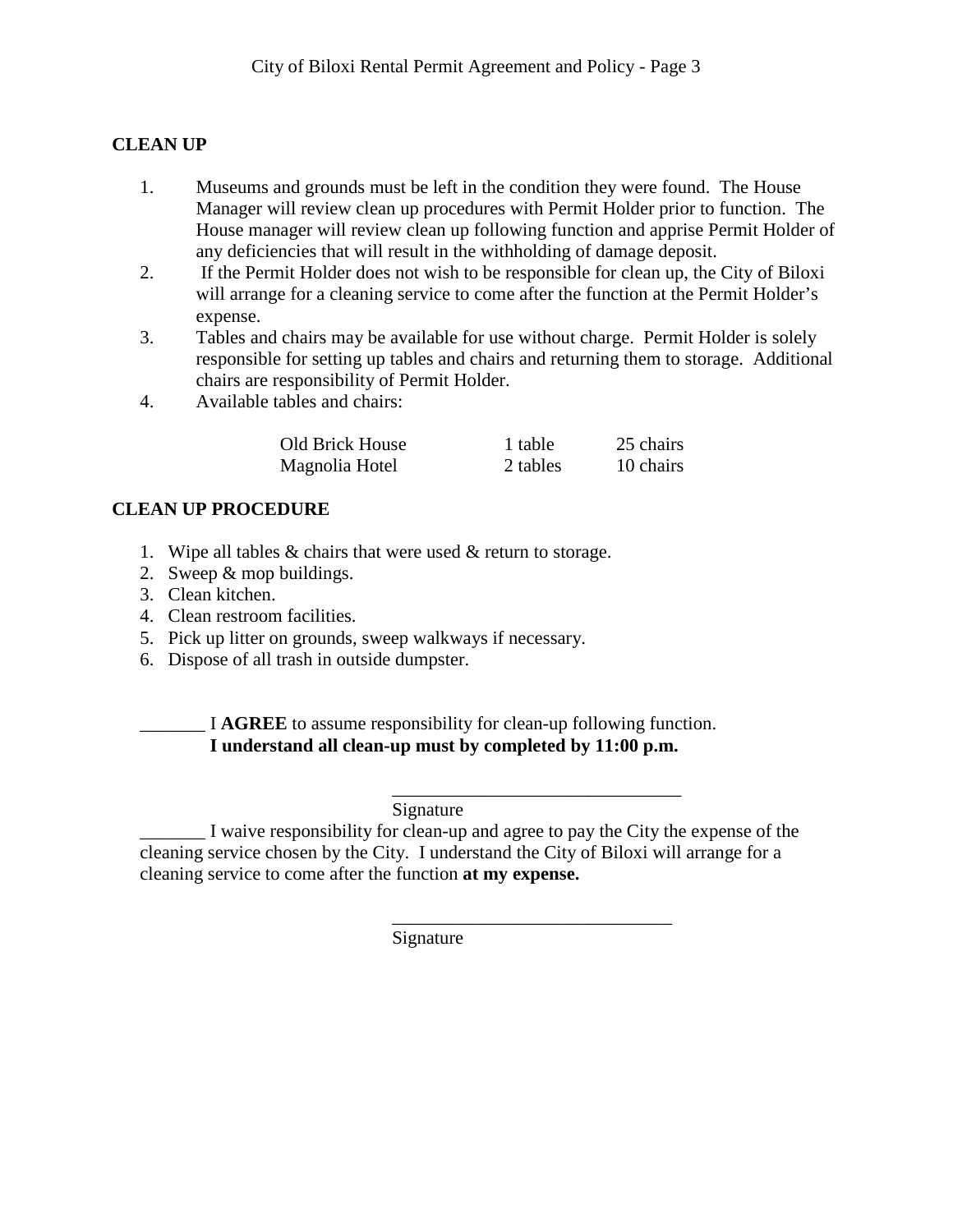#### **FOOD AND DRINK**

- 1. Food and drink are allowed in Magnolia Hotel and Old Brick House but the Permit is responsible for any damage caused to furniture, equipments or exhibits.
- 2. Permit Holder shall discuss any plans to serve food in Magnolia Hotel and Old Brick House with House Manager prior to function. All decisions regarding food and drink shall be made by the City of Biloxi.
- 3. Fees include the privilege of using available kitchen facilities: Old Brick House-sink, refrigerator, ice maker, convection oven, and warming drawer Magnolia Hotel-none
- 4. Bars are not allowed in museums. Bars may be set up on porches. Glass containers of any kind must be kept in kitchen or behind the bar.

## **HOUSE RULES**

- 1. Smoking is not permitted in buildings.
- 2. Horseshoes or games damaging to lawns are not permitted.
- 3. Gambling in any form is prohibited.
- 4. Occupancy load: Old Brick House 99 in building 53 on porch Magnolia Hotel 80 in building 56 on porch
- 5. It is the responsibility of the Permit Holder to comply with the occupancy load. If the Permit Holder does not comply with the occupancy load policy, the function will be shut down by security and the possibility of renting other City of Biloxi facilities will be jeopardized.
- 6. Function with over 300 guests will require additional restroom facilities at the Permit Holder's expense.

## **CANCELLATION**

- 1. If the Permit Holder cancels the function with the City of Biloxi 60 days prior to scheduled function, 100% of the deposit will be refunded.
- 2. Any deposit refund for cancellation within 60 days of scheduled function is at the sole discretion of the Director of Community Development.
- 3. The City of Biloxi reserves the right to cancel any function due to natural disasters, including, but not limited to, hurricanes, tornadoes and flood warnings.
- 4. The Permit Holder is responsible for contacting the Fire Department at least 72 hours in advance of the event date to cancel. If the Fire department is not notified 72 hours prior to the event, the deposit will be used to pay for the Fire Guard contract amount. The contact number is (228) 435-6209.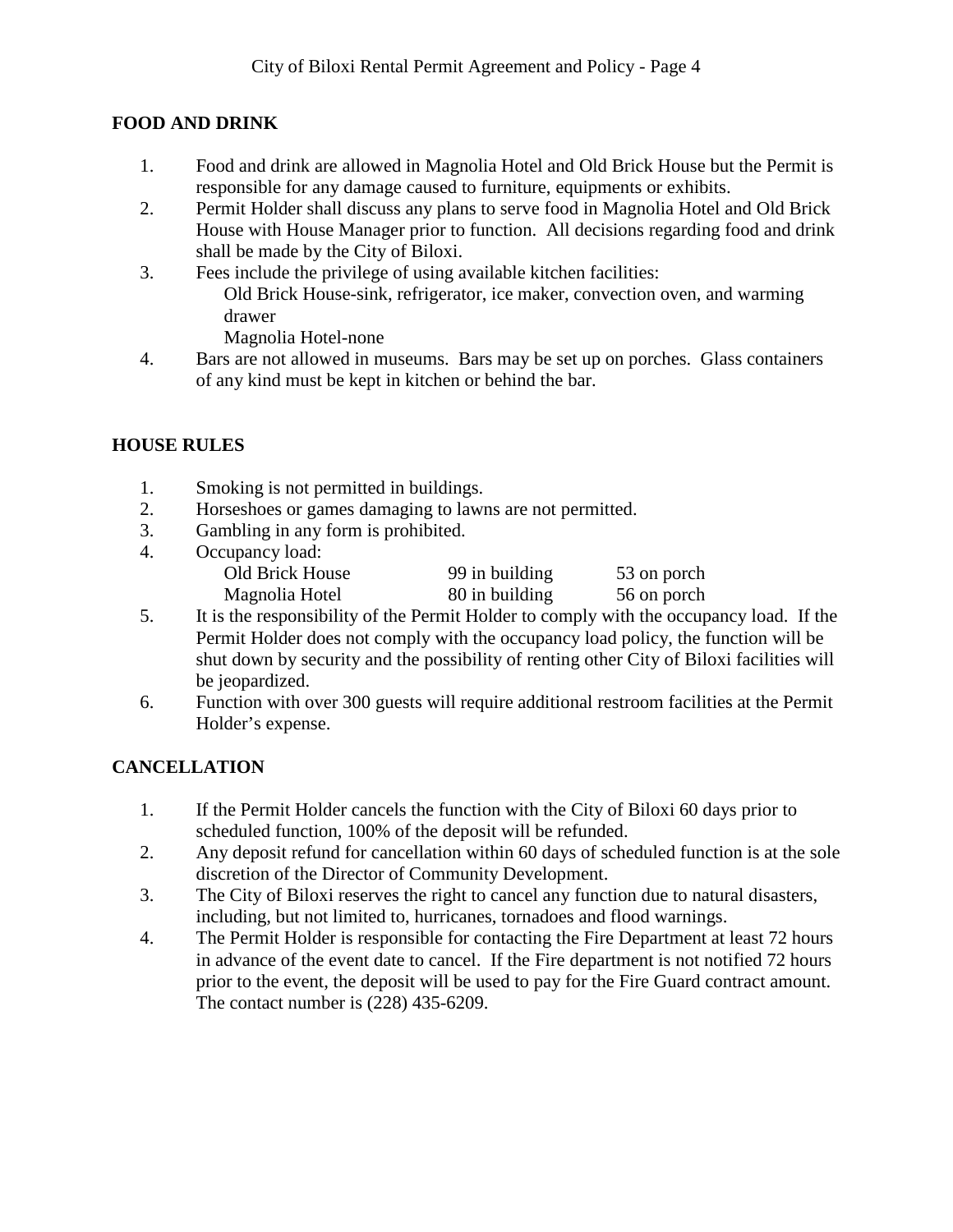#### **DECORATIONS**

- 1. Materials used for decorations must not be attached in a manner that will harm buildings.
- 2. Throwing rice is not permitted. Birdseed and flower petals may be used.
- 3. In addition to compliance with all other laws, codes, and ordinances, the Permit Holder agrees to comply with the following City Fire Ordinance: "That any material used for display or decoration in City facilities be confirmed as fire retardant." In addition, the Biloxi Fire Department may require a letter of certification from the manufacturer of said items.

#### **RENTAL FEES**

1. Deposit is required at time of reservation. Rental fees are due two weeks prior to function.

| Deposit                | \$250                                                                          |
|------------------------|--------------------------------------------------------------------------------|
| Rental                 | \$200 plus \$20.00 per hour for staff support                                  |
|                        | Set-up and Rehearsal \$20 per hour or part of hour with a 2 hour minimum. (Set |
|                        | up prior to scheduled date, subject to museum availability)                    |
| Penalty for activities |                                                                                |
| Continuing past        |                                                                                |
| $11:00$ p.m.           | \$50 per hour or part of hour                                                  |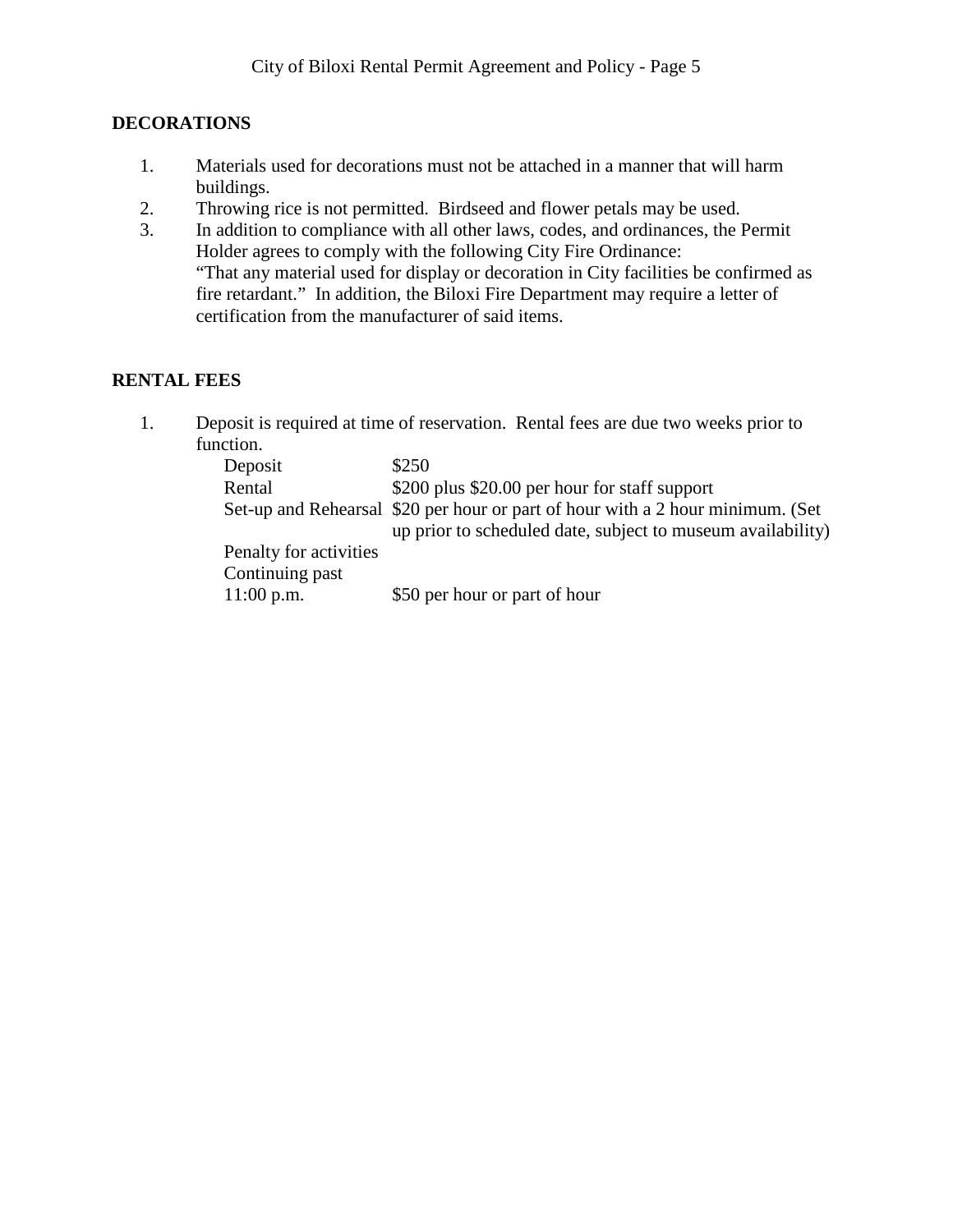#### **SECURITY AND FIRE**

- 1. The City of Biloxi Fire and Police Departments will determine the number of officers and fire fighter required. The rental agreement will not be finalized and the function date will not be guaranteed, even with deposit, until the security and fire guard arrangements are made and the required documentation has been returned to Museums Division
- 2. Fire Fighter and Police Officer are required to be at the museum thirty minutes prior to the start of function and remain until all participants have left function.

## **SECURITY & FIRE**

Security will be provided by the Biloxi Police Department. Renters must complete the attached Security Agreement and return it with this rental agreement. The renter will be contacted by the Police Department to confirm the security arrangements and make arrangements for payment of the required fees.

I will contact the City of Biloxi Fire Department Fire Prevention Office, 435-6209, to make arrangements for a fire guard to be at city museums\*.

> \_\_\_\_\_\_\_\_\_\_\_\_\_\_\_\_\_\_\_\_\_\_\_\_\_\_\_\_\_\_ Signature

\*The rental agreement will not be finalized and the function date will not be guaranteed, even with deposit, until the security and fire arrangements are made and the required documentation has been returned to the Museums Division.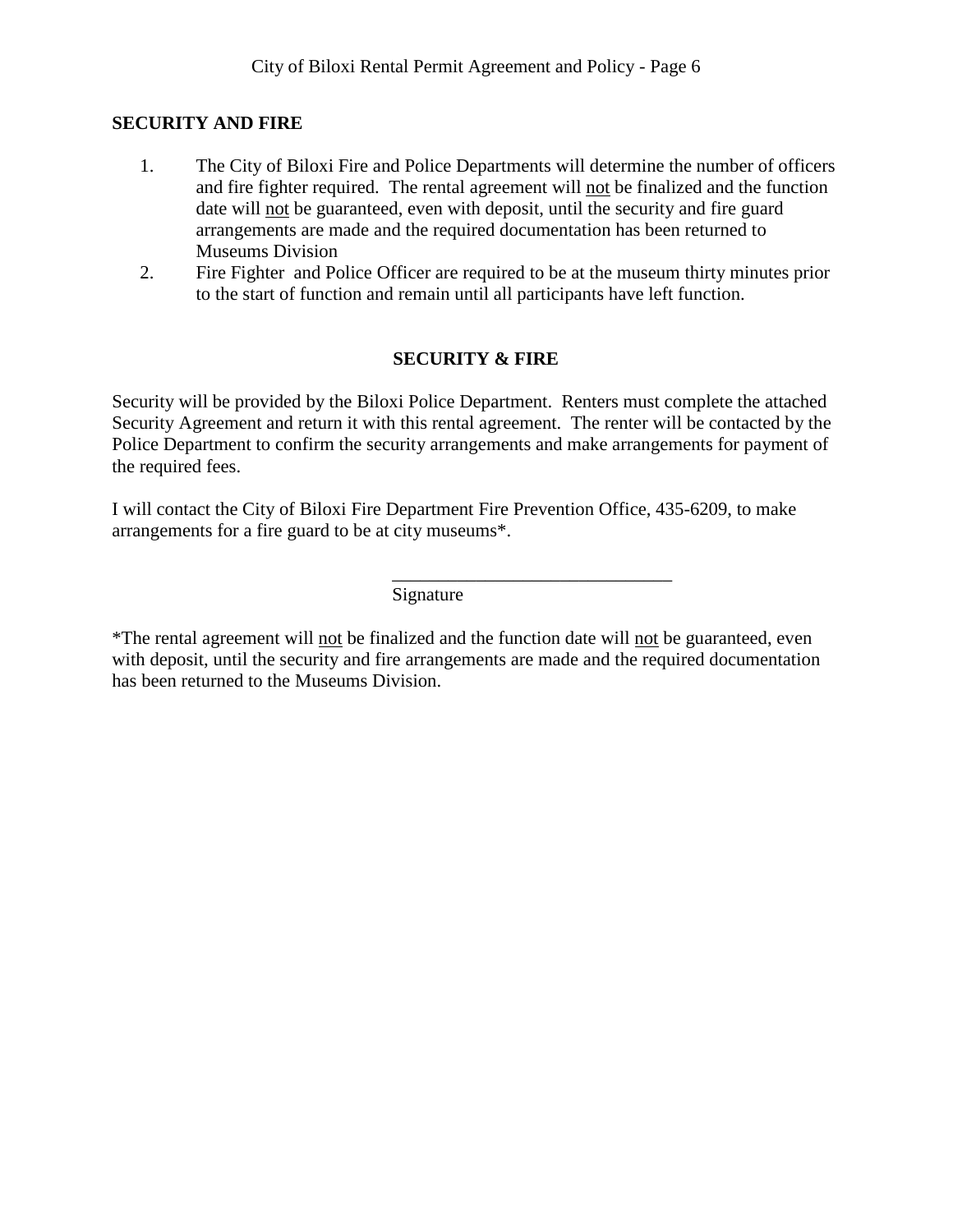#### **ASSUMPTION OF RISK AND INDEMNITY AGREEMENT**

We (I), the \_\_\_\_\_\_\_\_\_\_\_\_\_\_\_\_\_\_\_\_\_\_\_\_\_\_\_\_\_, as part of the \_\_\_\_\_\_\_\_\_\_\_\_\_\_\_\_\_\_\_\_\_\_\_

[Member, partner, owner] [Group, organization] In consideration for renting, leasing or otherwise using the facility, agree to assume full responsibility and liability for and all risk of loss by theft, vandalism, destruction, or otherwise, of any and all items of personal property belonging to the organization, group or members thereof while in and about said facility, regardless of whether or not said loss relates to, or arises out of, the use of said facility and, in addition, the said organization or group agrees to indemnify and hold the City of Biloxi, its agents and servants, and employees harmless from and against all claims and expenses for same, including attorney fees.

This the  $\_\_\_\_\$  day of  $\_\_\_\_\_\_\_2$  20 $\_\_\_\_\.\$ 

**Signature** 

\_\_\_\_\_\_\_\_\_\_\_\_\_\_\_\_\_\_\_\_\_\_\_\_\_\_\_\_\_\_\_\_

Witness

\_\_\_\_\_\_\_\_\_\_\_\_\_\_\_\_\_\_\_\_

#### PERSON REQUESTING PERMIT AGREES:

- 1. To personally accept responsibility for any damages don to the property or equipment by persons attending function.
- 2. To maintain order and control over persons attending function.
- 3. To abide by all policies and procedures of the Biloxi Community Development Department and its appropriate staff as directed by the contents of the City of Biloxi Museums Section Rental Policy.
- 4. Failure to comply with all the terms of the aforementioned policy as well as any violation of federal, state or municipal law will result in the cancellation of this permit and will jeopardize any future permit grants for this or any other city property.

I hereby agree that I have read and understand all policies governing the use of the above stated property.

| Signature                        |                     | Date         |
|----------------------------------|---------------------|--------------|
| City of Biloxi                   |                     | Date         |
| OFFICE USE ONLY                  |                     |              |
| Deposit Fee<br><b>Rental Fee</b> | Receipt_<br>Receipt | Date<br>Date |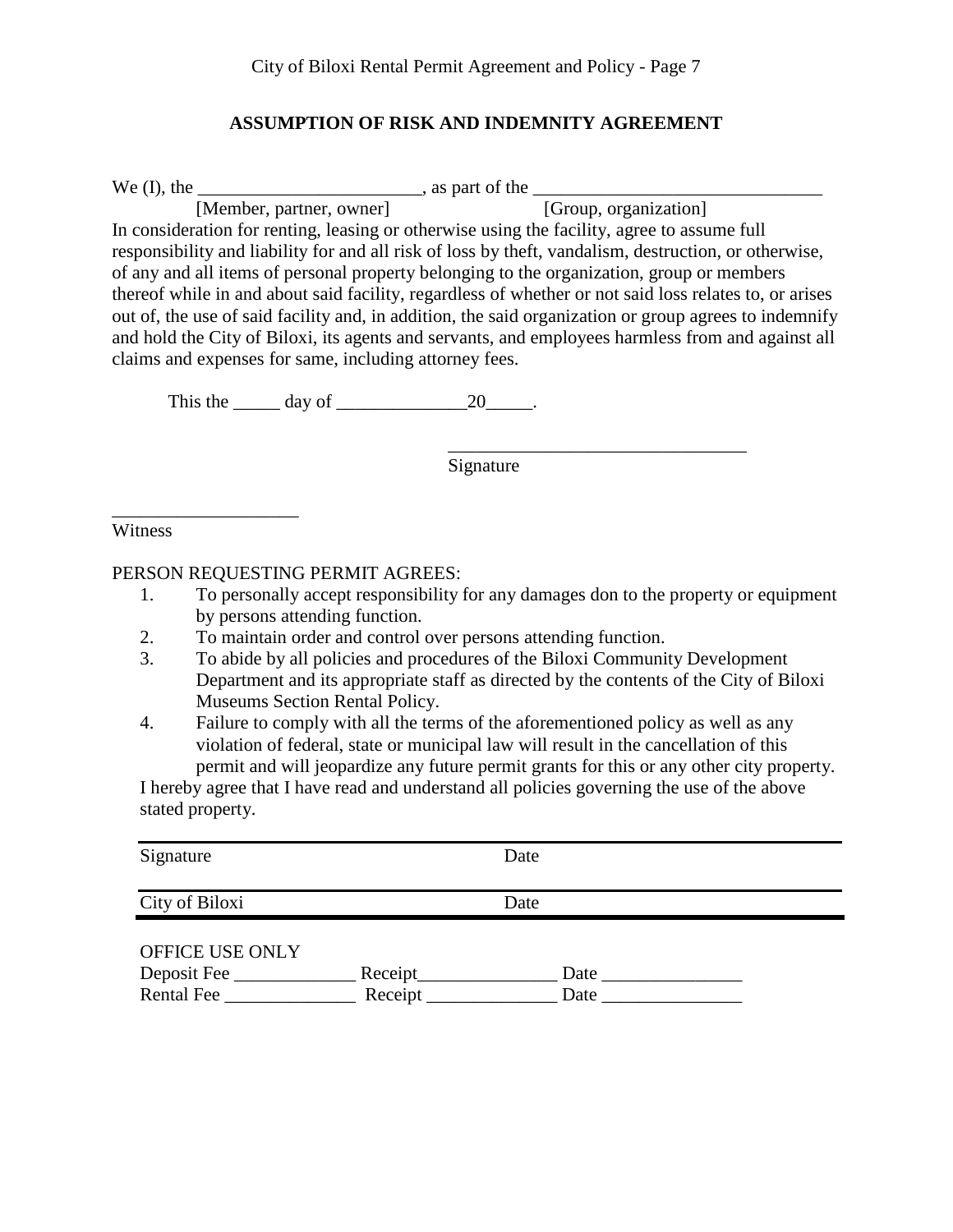

**Police Department** John B. Miller, Director

# **Biloxi Police Department Security Information Sheet**

It is mandatory by City of Biloxi Code of Ordinances that Biloxi Police personnel be present at functions held at City facilities. It is the responsibility of the Police Department to assign the necessary Police personnel based on the function. Security is required from the starting time to closing time.

The cost required is as follows:

|  | <b>Police Personnel</b> | \$25.00 per hour | (3 hour minimum) | per officer |
|--|-------------------------|------------------|------------------|-------------|
|--|-------------------------|------------------|------------------|-------------|

The security cost will be paid directly to the assigned personnel who are assigned to the function at the beginning of the event on the day of the event.

In order to ensure that your security detail is established in a timely manner, you will need to do the following:

- 1. Ensure that form "BPD Security Form-001" is properly filled out.
- 2. Form then is to be signed by a City of Biloxi official who is establishing the contract.
- 3. It will then be your responsibility to follow up with a phone call to the Biloxi Police Department Patrol Operations Office at 228-435-6124 where payment arrangements and officer assignments will be finalized.

**Signing below means you are aware that you will not be allowed in the facility (on the date booked) if security for Police arrangements are not made. A copy of arrangements must be on file with the Recreation Department and the Police Department. It is not the responsibility of the museums management to arrange security. If you should cancel your event with the Parks and Recreation Department, you must call the Police Department (228- 435-6124) to cancel or you will be billed if security shows up to a cancelled event. It is not the responsibility of the Parks and Recreation Department to cancel security arrangements.** 

Signature **Contracts and Science Contracts Executive** Date BPD Security Form-002